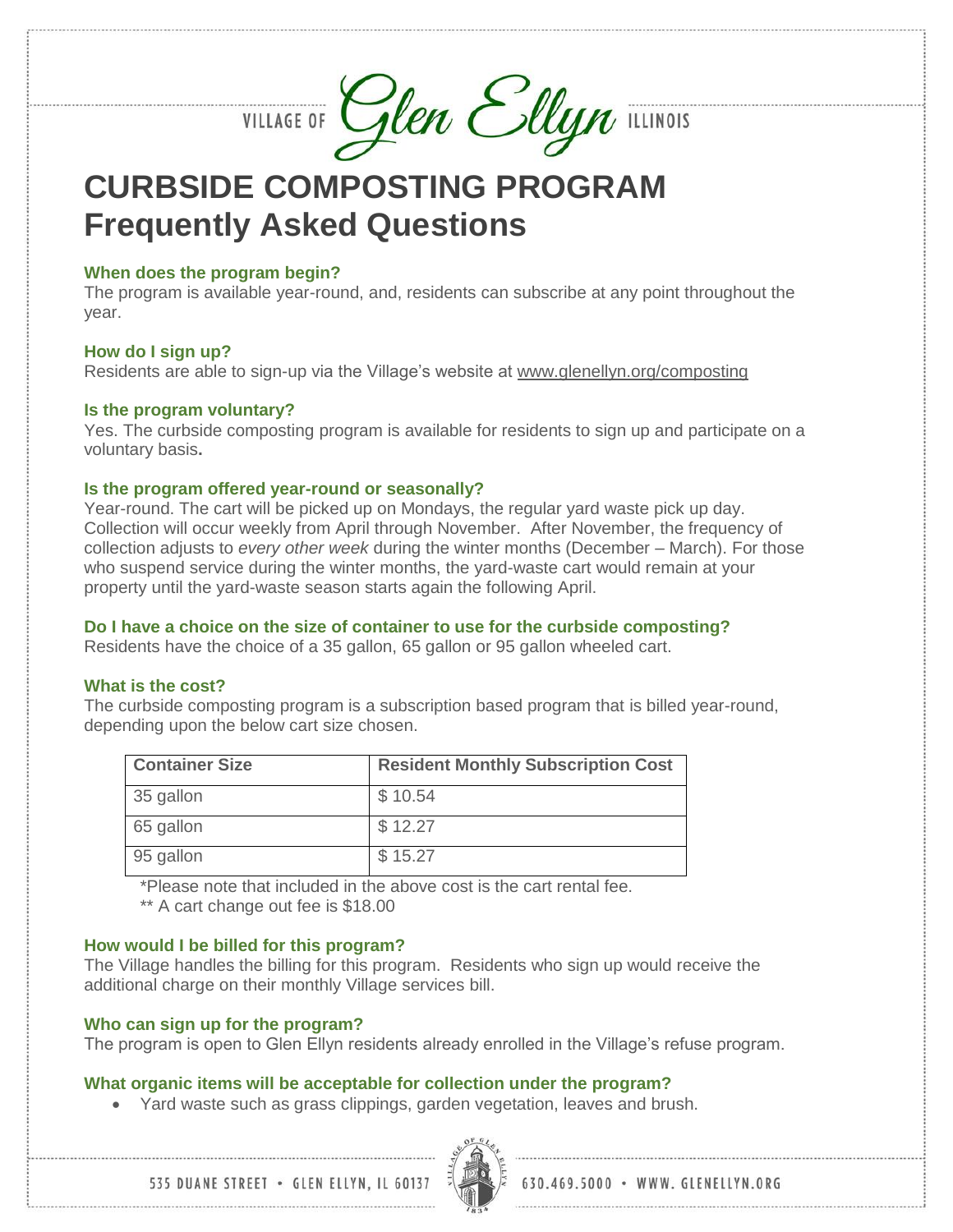Food scraps, bread, vegetables, table scraps, dairy, coffee grounds and pasta.

2

## **What items are prohibited?**

- Meat
- Plastic packaging, bags and serving ware such as plates, cups and utensils
- Pet waste
- Sanitary products
- Diapers
- Dairy cartons
- Soiled paper products

## **Can I sign up for the program and just use it for landscape waste?**

Yes. An added benefit to signing up for this program is that residents will no longer have to purchase stickers or purchase yard waste bags for their lawn clippings or leaves.

## **What if I fill my container with landscape waste and/or food scraps, and still have additional yard waste/leaf bags at the curb?**

Any additional yard waste placed at the curb (i.e. outside of the container) would require a sticker.

## **What if I determine that the cart that I initially selected is either too small or too large for my needs?**

The program will allow residents to switch out the cart. There is a 60-day trial period for new subscribers that would allow residents a one-time, no charge cart exchange. However, outside the trial period, similar to the current curbside refuse/recycling program, the resident would incur a cart change out fee.

## **Can I use a separate curbside container for food scraps or simply place food scraps in a bag at the curb?**

No. Food scraps must be placed only in the designated container for operational efficiencies, and also to mitigate attracting nuisance vermin.

# **Where can I purchase additional supplies for composting to put my food scraps in?**

Kitchen containers, specifically designed for food scraps, are available at some stores and online. These containers, lined with bio-bags, offers residents an opportunity to discard compostable food scraps conveniently in their house, if you choose. Once the kitchen container is full, residents are able to empty the compostable material in the curbside container---in many ways just like many do now with their normal trash or recycling.

Compostable bags must meet ASTM 6400 or 6868 standards. Bags, such as Bio-Bags [\(http://biobagusa.com/\)](http://biobagusa.com/), are sold nationally at Whole Foods and Petco stores, as well as at select Costco, Target, Kroger, Bed, Bath & Beyond and Walgreens stores.

# **What if I don't want to house my container during the months in the off-season?**

In the off-season, residents have the option of having the container picked-up or cleaned-out. However, this will incur the cart change out fee for *each* pick-up and delivery.